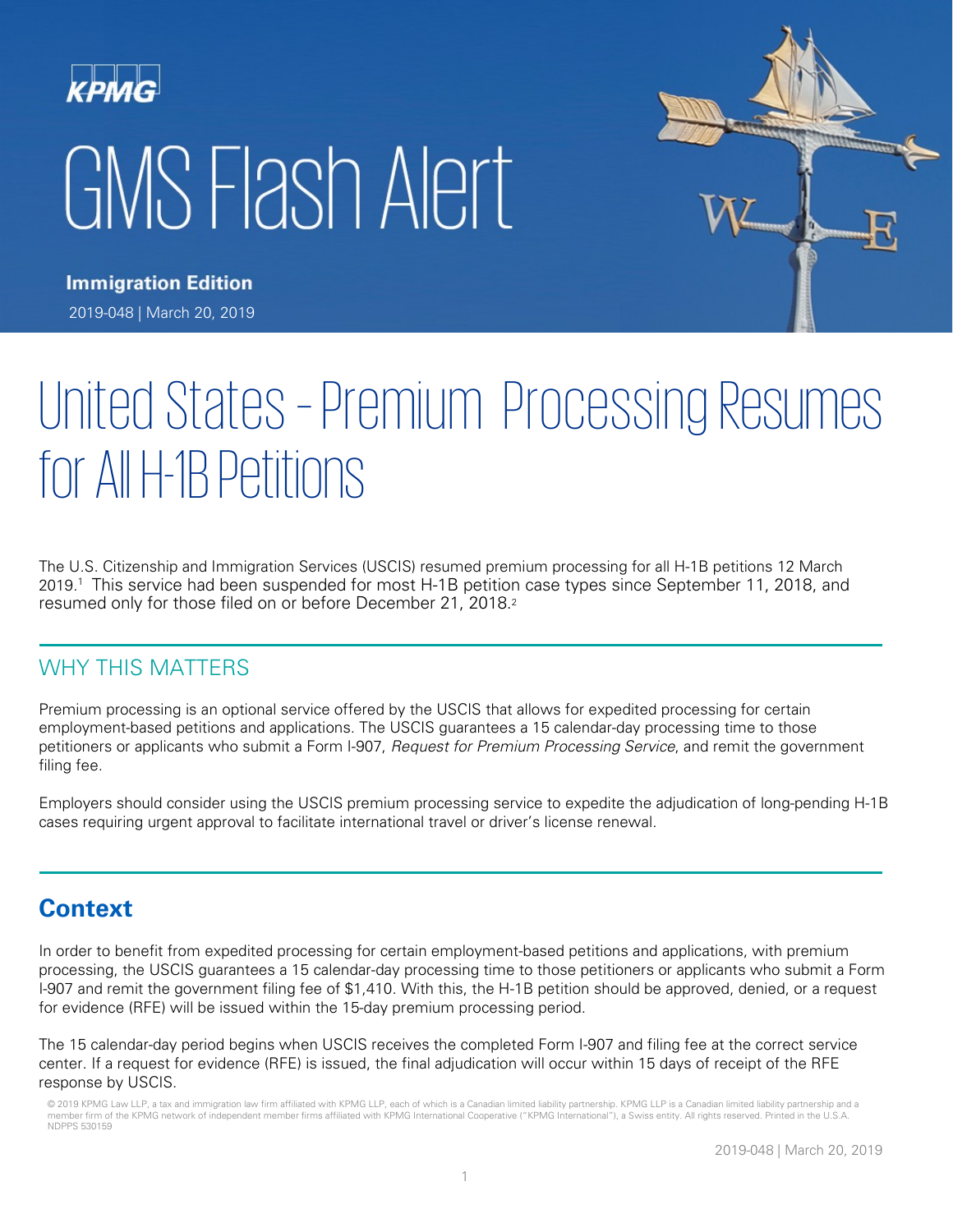# KPMG LAW LLP NOTE

If seeking to file a premium processing upgrade for a petition that has been transferred to a different service center, Form I-907, Request for Premium Processing Service, and the requisite filing fee should be submitted along with a copy of the transfer notice to the service center currently handling the case.

At present, it is uncertain whether premium processing will be available for the upcoming FY20 H-1B Cap season. USCIS has indicated that the announcement to resume premium processing is not specific to the FY2020 H-1B cap filing season and that details about the FY2020 H-1B cap season will be addressed in a separate announcement.

KPMG Law LLP in Canada will continue to monitor the situation, and will endeavor to keep GMS Flash Alert readers informed as developments occur.

## FOOTNOTES:

- 1 For more information, [click here.](https://www.uscis.gov/news/alerts/uscis-resumes-premium-processing-all-h-1b-petitions)
- 2 For prior coverage, see GMS **[Flash Alert](https://home.kpmg/xx/en/home/insights/2019/02/flash-alert-2019-033.html) 2019-033**, (February 21, 2019).

\* \* \* \*

<sup>© 2019</sup> KPMG Law LLP, a tax and immigration law firm affiliated with KPMG LLP, each of which is a Canadian limited liability partnership. KPMG LLP is a Canadian limited liability partnership and a member firm of the KPMG network of independent member firms affiliated with KPMG International Cooperative ("KPMG International"), a Swiss entity. All rights reserved. Printed in the U.S.A. NDPPS 530159